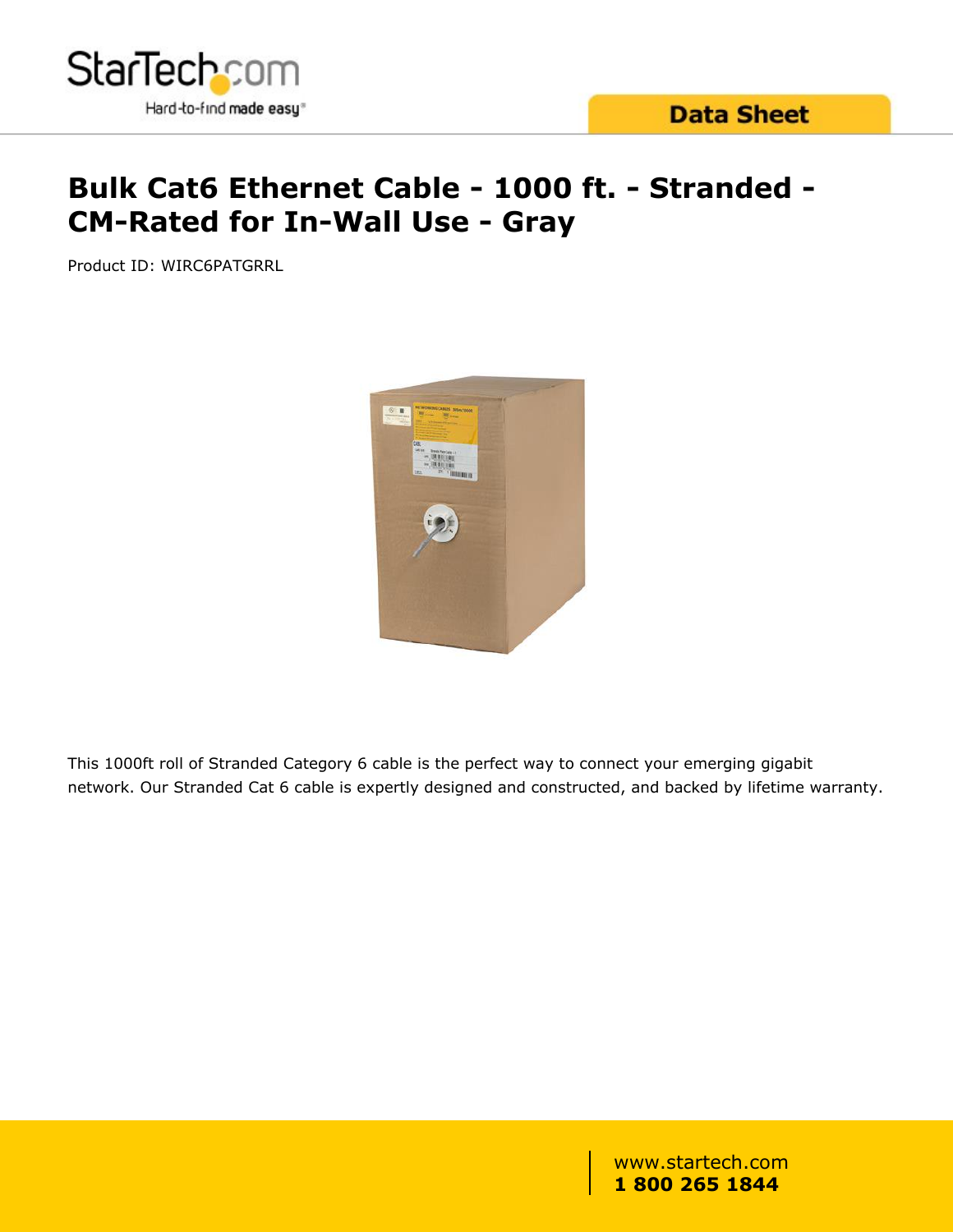

### **Data Sheet**

#### **Certifications, Reports and Compatibility**







#### **Applications**

- Can be used in any 10Base-T, 100Base-TX or 1000Base-TX (Gigabit Ethernet) network
- Can be used in home, office and other environments

#### **Features**

• Available in various colors for easy idenification and color-coding

www.startech.com **1 800 265 1844**